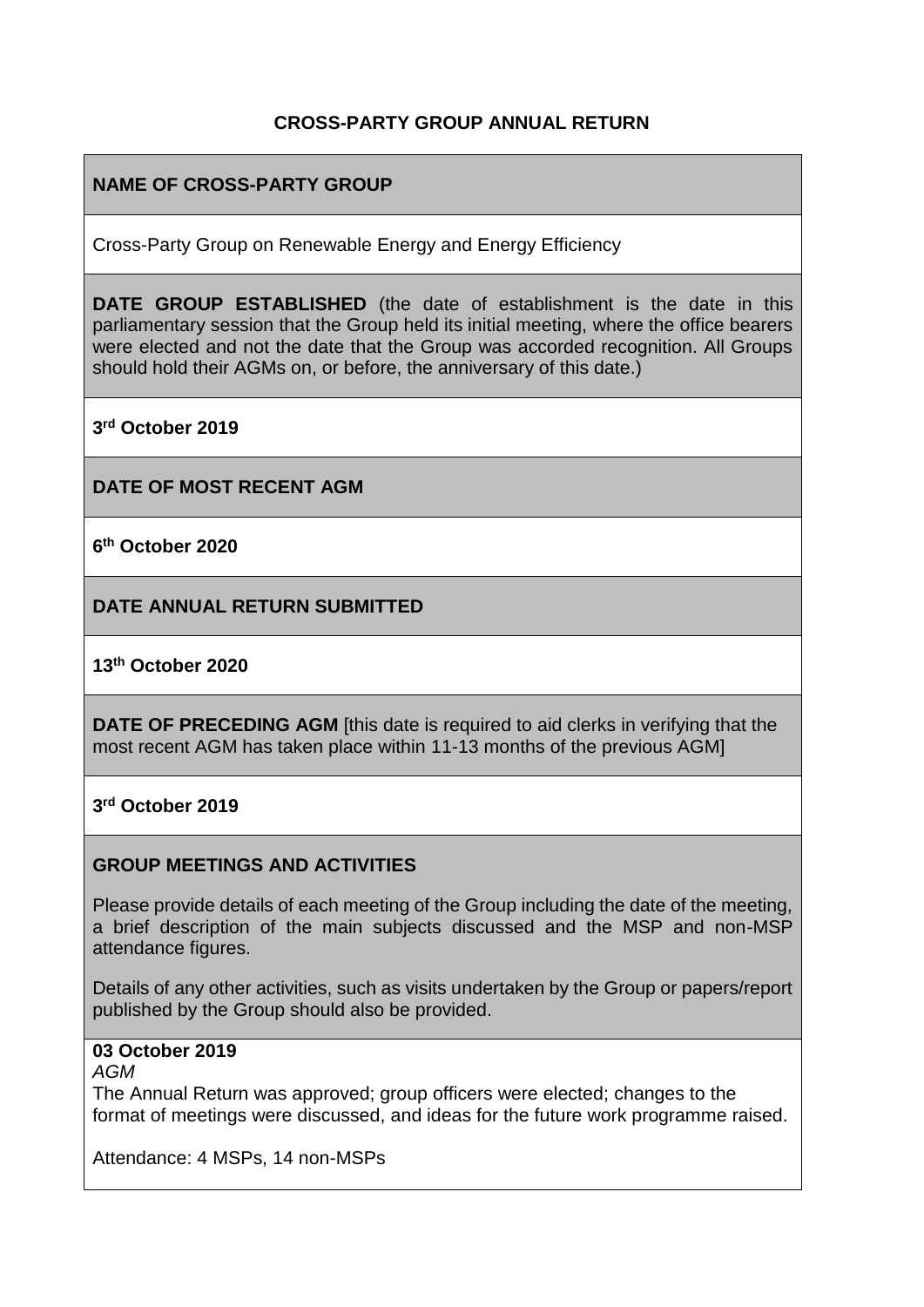# **23 January 2020**

This meeting was a joint meeting with the Oil and Gas Cross Party Group. The meeting focussed on the energy transition. It was chaired by Alexander Burnett and guest speakers for the were:

- *Clair Mack, Chief Executive, Scottish Renewables*
- *Matt Abraham, Supply Chain and HSE Director, Oil and Gas UK*
- *Alan MacLeay, COO Subsea 7*
- *Stuart Young, Country Sales Manager, ABB*
- *Scott Hamilton, Principal Consultant, Xodus Group*
- *Martyn Link, Wood*

Attendance: 6 MSPs, non-MSPs not recorded.

## **MSP MEMBERS OF THE GROUP**

Please provide names and party designation of all MSP members of the Group.

- 1. Liam McArthur MSP (Liberal Democrats)
- 2. Mark Ruskell MSP (Greens)
- 3. Claudia Beamish MSP (Labour)
- 4. Alexander Burnett (Conservative)
- 5. Patrick Harvie MSP (Greens)
- 6. Jackie Baillie MSP (Labour)
- 7. Andy Wightman MSP (Greens)
- 8. Graham Simpson (Conservative)
- 9. Lewis Macdonald (Labour)
- 10. Sarah Boyack (Labour)

## **NON-MSP MEMBERS OF THE GROUP**

For organisational members please provide only the name of the organisation, it is not necessary to provide the name(s) of individuals who may represent the organisation at meetings of the Group.

| <b>Individuals</b> | Kerry-Ann Adamson<br><b>Claire Addison</b><br>Abhishek Agarwal<br>Mike Alcock<br><b>Grant Allan</b><br><b>Neil Anderson</b> |
|--------------------|-----------------------------------------------------------------------------------------------------------------------------|
|--------------------|-----------------------------------------------------------------------------------------------------------------------------|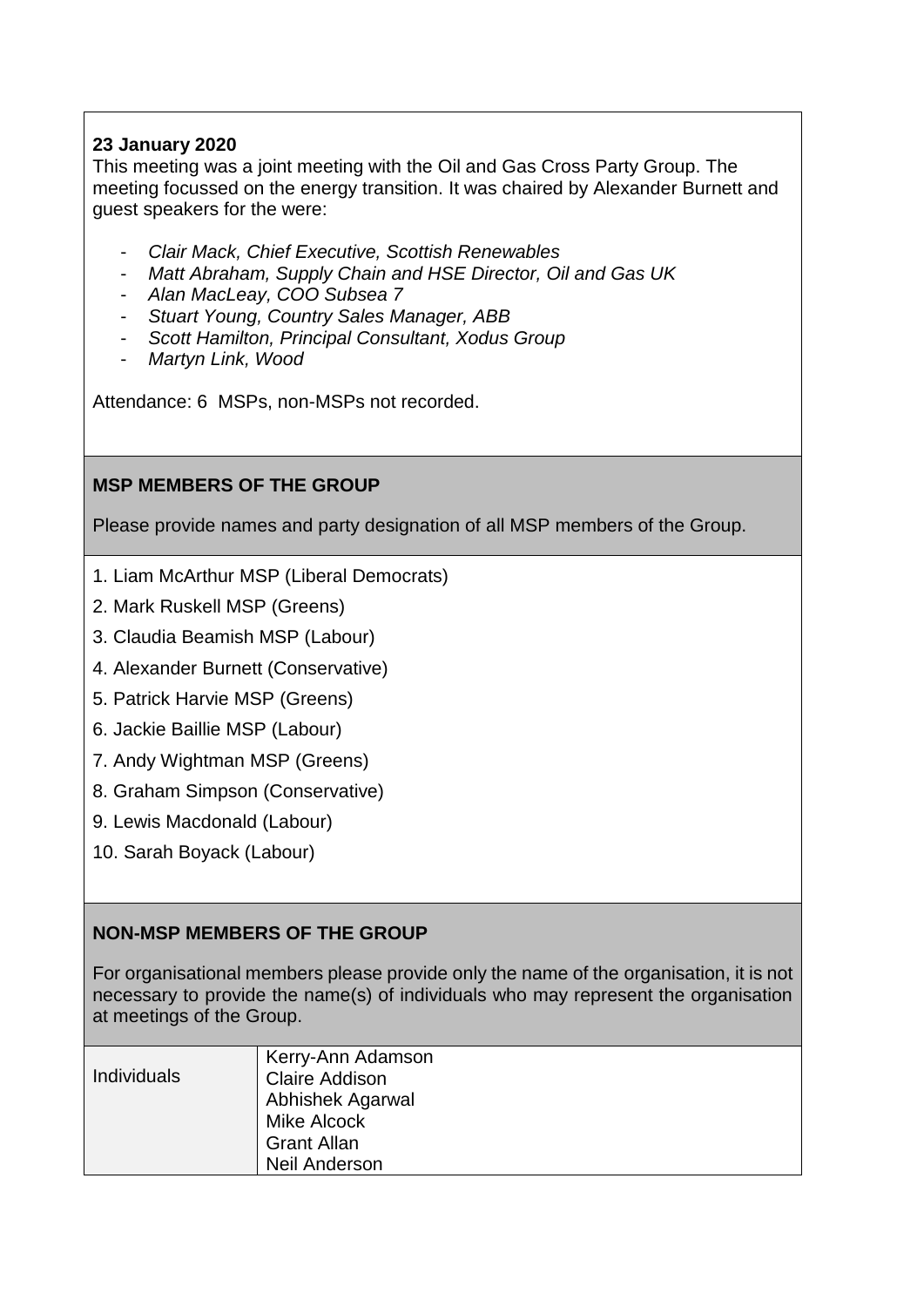| Alex Anderson           |
|-------------------------|
| <b>Blair Armstrong</b>  |
| <b>Richard Atkins</b>   |
| <b>Barbara Atterson</b> |
| Dr Keith Baker          |
| Lang Banks              |
| John Barclay            |
| Dan Barlow              |
| <b>Neil Barnes</b>      |
| Alan Beal               |
| Rebecca Bell            |
| <b>Chris Bell</b>       |
| James Bererton          |
| John Birchmore          |
| <b>Gordon Black</b>     |
| <b>Calum Black</b>      |
| <b>Charlie Blair</b>    |
| Fergus Boden            |
| <b>Ruth Boyle</b>       |
| Patricia Boyle          |
| Raemond Bradford        |
| Nikki Brain             |
| <b>Teresa Bray</b>      |
| <b>Andrew Bright</b>    |
| <b>Anne Bruce</b>       |
| <b>Tony Brunton</b>     |
| Lynne Bryceland         |
| <b>Stefan Buettner</b>  |
| Paolo Buoni             |
| <b>Ewen Cairns</b>      |
| George Callaghan        |
| David Cameron           |
| <b>Colin Campbell</b>   |
| Alasdair Campbell       |
| <b>Jamie Carruthers</b> |
| <b>Mark Cassidy</b>     |
| <b>Nick Clark</b>       |
| <b>Michael Cockburn</b> |
| <b>Phillip Collier</b>  |
| Janice Connelly         |
| John Conway             |
| <b>Chris Cook</b>       |
| David Cowdrey           |
| <b>Howard Crooks</b>    |
| Ian Cuthbert            |
| <b>Steven Dalgleish</b> |
| <b>Brian Davison</b>    |
| John Debenham           |
| <b>Andrew Dempster</b>  |
| <b>Bryan Dickson</b>    |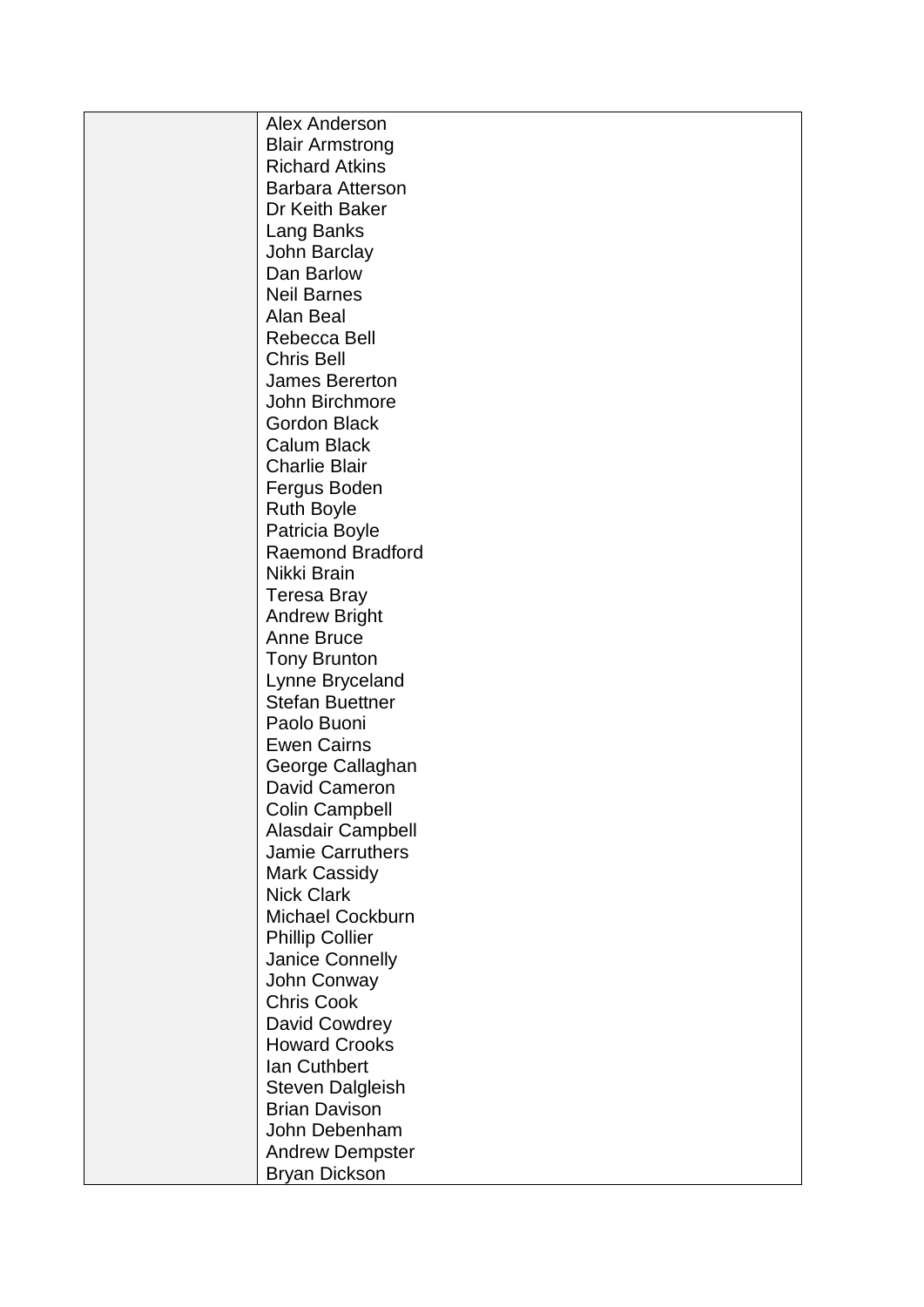| <b>Drew Dickson</b>       |
|---------------------------|
| <b>Katy Dickson</b>       |
| <b>Brian Donaldson</b>    |
| <b>Neil Douglas</b>       |
| <b>Aisling Doyle</b>      |
| <b>Gordon Duffy</b>       |
| <b>Scott Duncan</b>       |
| <b>Gary Dunion</b>        |
| <b>Robin Duval</b>        |
| <b>Robin Dyet</b>         |
| <b>Hew Edgar</b>          |
| <b>Herbert Eppel</b>      |
| <b>Tracey Exton</b>       |
| James Farquhar            |
| <b>Andrew Faulk</b>       |
| Bronagh Finnegan          |
| <b>Shona Fisher</b>       |
| <b>Linda Forbes</b>       |
| <b>Rob Forrest</b>        |
| David Foster              |
| <b>Karen Freel</b>        |
| <b>Roderick Galbraith</b> |
|                           |
| <b>Paul Gardner</b>       |
| Sam Gardner               |
| <b>Russell Gibb</b>       |
| <b>Gail Gibson</b>        |
| Paul Gill                 |
| Hannah Mary Goodlad       |
| <b>Ashley Graczyk</b>     |
| Emma Grant-McColm         |
| <b>Martin Grey</b>        |
| <b>Roddy Hamilton</b>     |
| Gina Hanrahan             |
| <b>Gareth Harrison</b>    |
| Jim Hart                  |
| David Hawkey              |
| <b>Jillian Henderson</b>  |
| James Higgins             |
| Simon Holden              |
| <b>Nigel Holmes</b>       |
| <b>Agnes Holmes</b>       |
| Linda Holt                |
| <b>Kayt Howell</b>        |
| <b>Ray Hunter</b>         |
| David Infield             |
| Kieran Jackson            |
| Kris Jakobsen             |
| Siobhan Jordan            |
| <b>Jeff Justice</b>       |
| <b>Sue Kearns</b>         |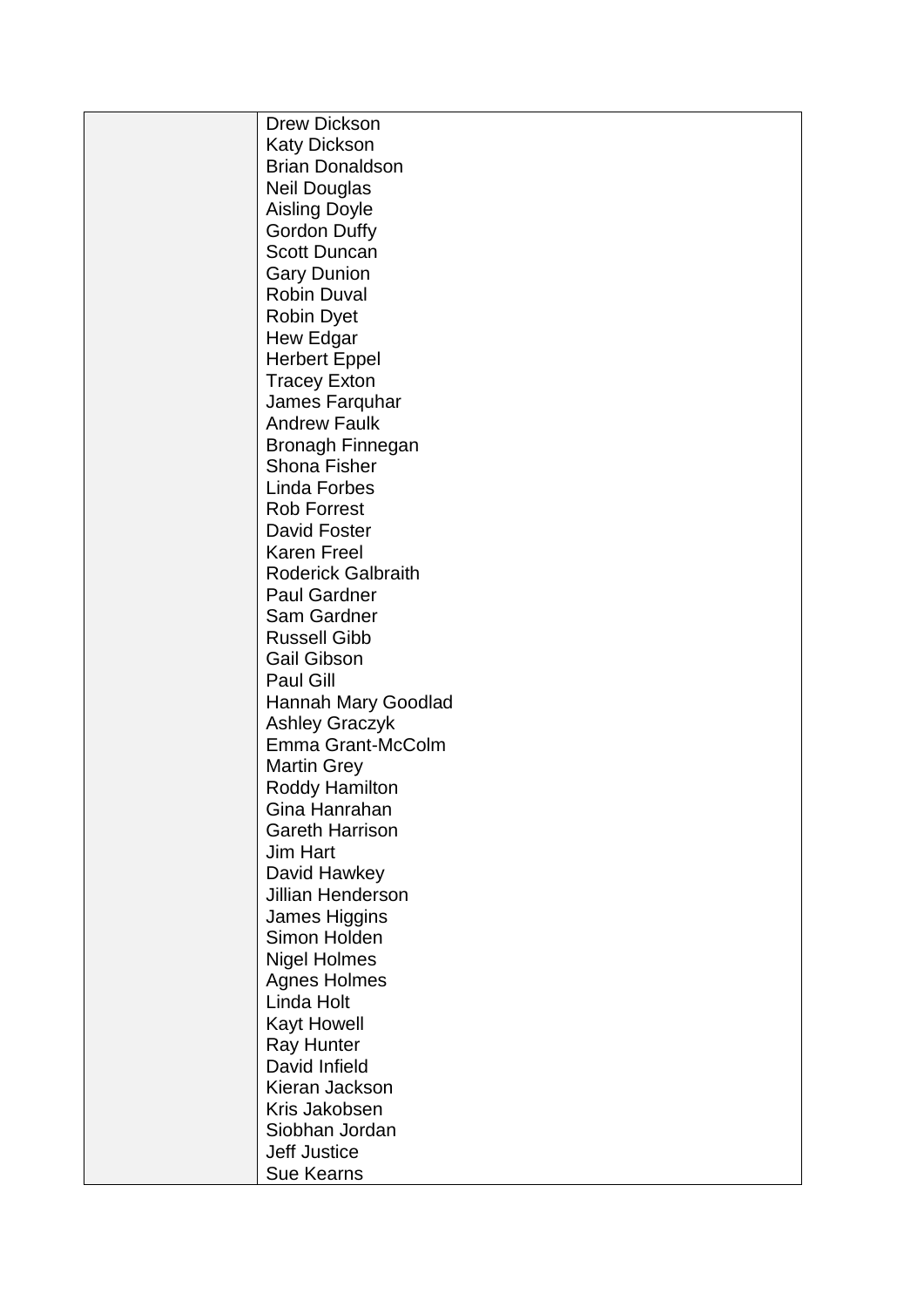| David Keddie                             |
|------------------------------------------|
| Donna Kelly Gilmour                      |
| Simon Kemp                               |
| Neil Kermode                             |
| <b>Simon Kerr</b>                        |
| <b>Andy Kerr</b>                         |
| <b>Anthony Kyriakides</b>                |
| Angela Lamont                            |
| <b>Graham Lang</b>                       |
| Jenny Langskog                           |
| Elizabeth Leighton                       |
| <b>Andrew Leiper</b>                     |
| Euan Leitch                              |
| <b>Richard Leslie</b>                    |
| Laura Leslie                             |
| <b>Fabrice Leveque</b>                   |
| <b>Hugh Levins</b>                       |
|                                          |
| George Lindsay                           |
| lan Lindsay                              |
| Marissa Lippiat<br><b>Stewart Little</b> |
|                                          |
| Ragne Low                                |
| <b>Andrew Lyle</b>                       |
| Cate Lyon<br><b>Callum Macdonald</b>     |
|                                          |
| Murdo Macdonald                          |
| Erik MacEachern                          |
| <b>Fraser MacKenzie</b><br>John Maclean  |
| <b>Edward Maddox</b>                     |
| <b>Atzin Madrid</b>                      |
| Natasha Maswera                          |
| <b>Phil Matthews</b>                     |
|                                          |
| <b>Harry Mayers</b>                      |
| <b>Eddie McAvinchey</b>                  |
| <b>Scott McAvoy</b>                      |
| Calum McCallum                           |
| lain McCaskey                            |
| Janis McCulloch                          |
| Sarah McDaid                             |
| Laura McGadie                            |
| Dory McIntosh                            |
| <b>Sharon McIntyre</b>                   |
| John McKinney                            |
| <b>Brian McLeish</b>                     |
| Ashleigh McLennan                        |
| <b>Alison McLure</b>                     |
| Sam McMillan                             |
| Colin McNaught                           |
| Emma Megaughin                           |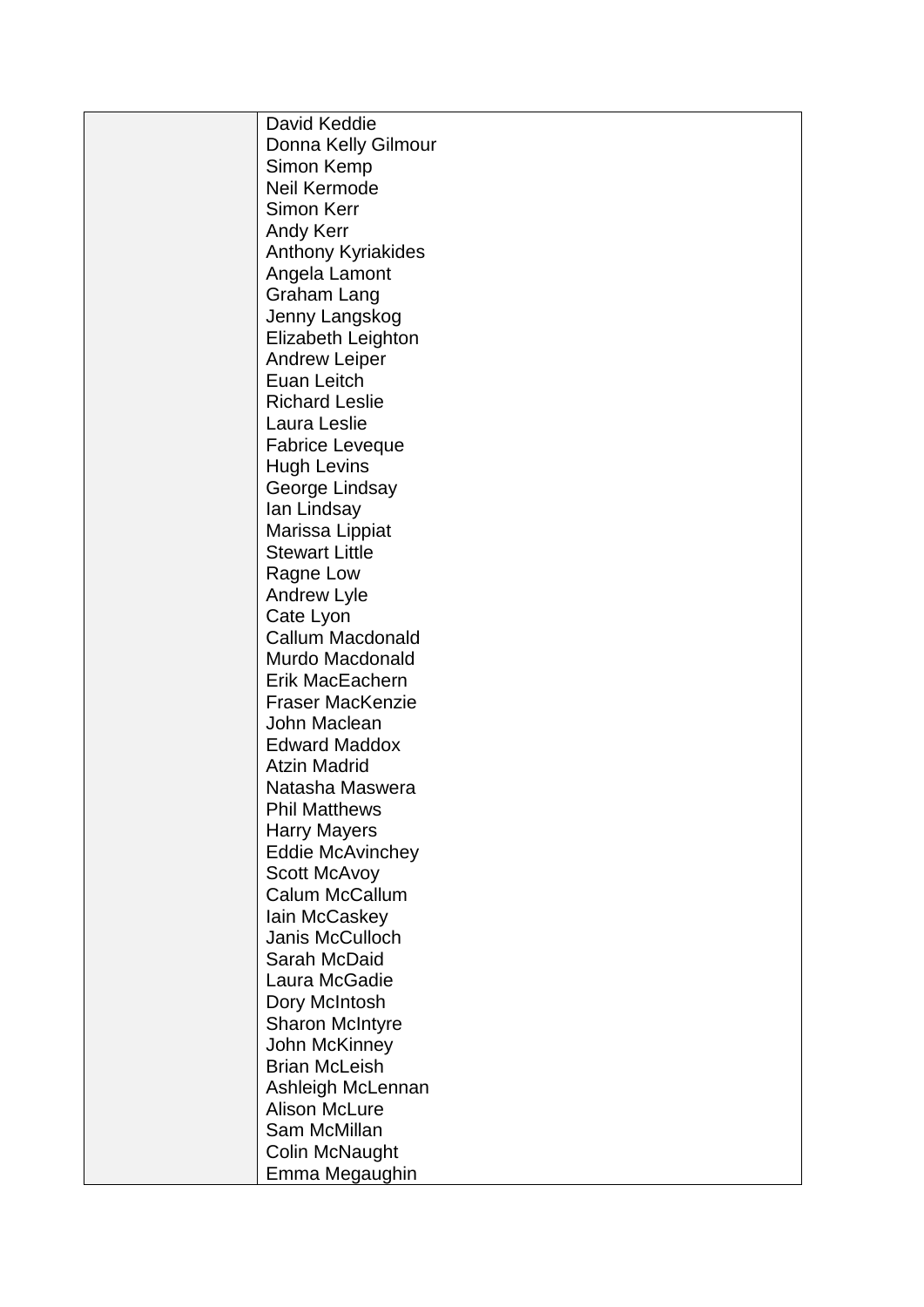| <b>Mandy Meikle</b>      |
|--------------------------|
| <b>Sam Mills</b>         |
| <b>Beatrice Morrice</b>  |
| <b>Kate Morrison</b>     |
| Emma Morten Aanestad     |
| Paul Moseley             |
| Paul Mullan              |
| <b>Tariq Muneer</b>      |
| lan Murdoch              |
| Hugh Muschamp            |
| <b>Stuart Noble</b>      |
| Ciara O'Connor           |
| Megan ODonnell           |
| <b>Jason Ormiston</b>    |
| <b>Robin Parker</b>      |
| Simon Peltenburg         |
| <b>Courtney Peyton</b>   |
| <b>Neil Phillips</b>     |
| <b>Gareth Phillips</b>   |
| Joan Pisanek             |
| <b>Andrew Pope</b>       |
| Douglas Prentice         |
| Dr Colin Pritchard       |
| <b>Graham Provest</b>    |
| <b>Andrew Ramand</b>     |
| Amanda Reynolds          |
| Fiona Riddoch            |
| Pete Roche               |
| <b>Bill Rodger</b>       |
| Lorna Ross               |
| Michelle Ruane           |
| <b>Dr Martin Sales</b>   |
| Dr David Schofield       |
| Moira Scobbie            |
| Lorna Scott              |
| <b>Mary Scott</b>        |
| Stephen Sheridan         |
| <b>Jed Shirley</b>       |
| Alan Simpson             |
| <b>Clare Slipper</b>     |
| Jeremy Smith             |
| <b>Helen Snodin</b>      |
| <b>Charlotte Stamper</b> |
| Anne Stevenson           |
| <b>David Stewart</b>     |
| <b>Duncan Stewart</b>    |
| <b>Fraser Stewart</b>    |
| <b>Roland Stiven</b>     |
| Peter Strachan           |
| <b>Niall Stuart</b>      |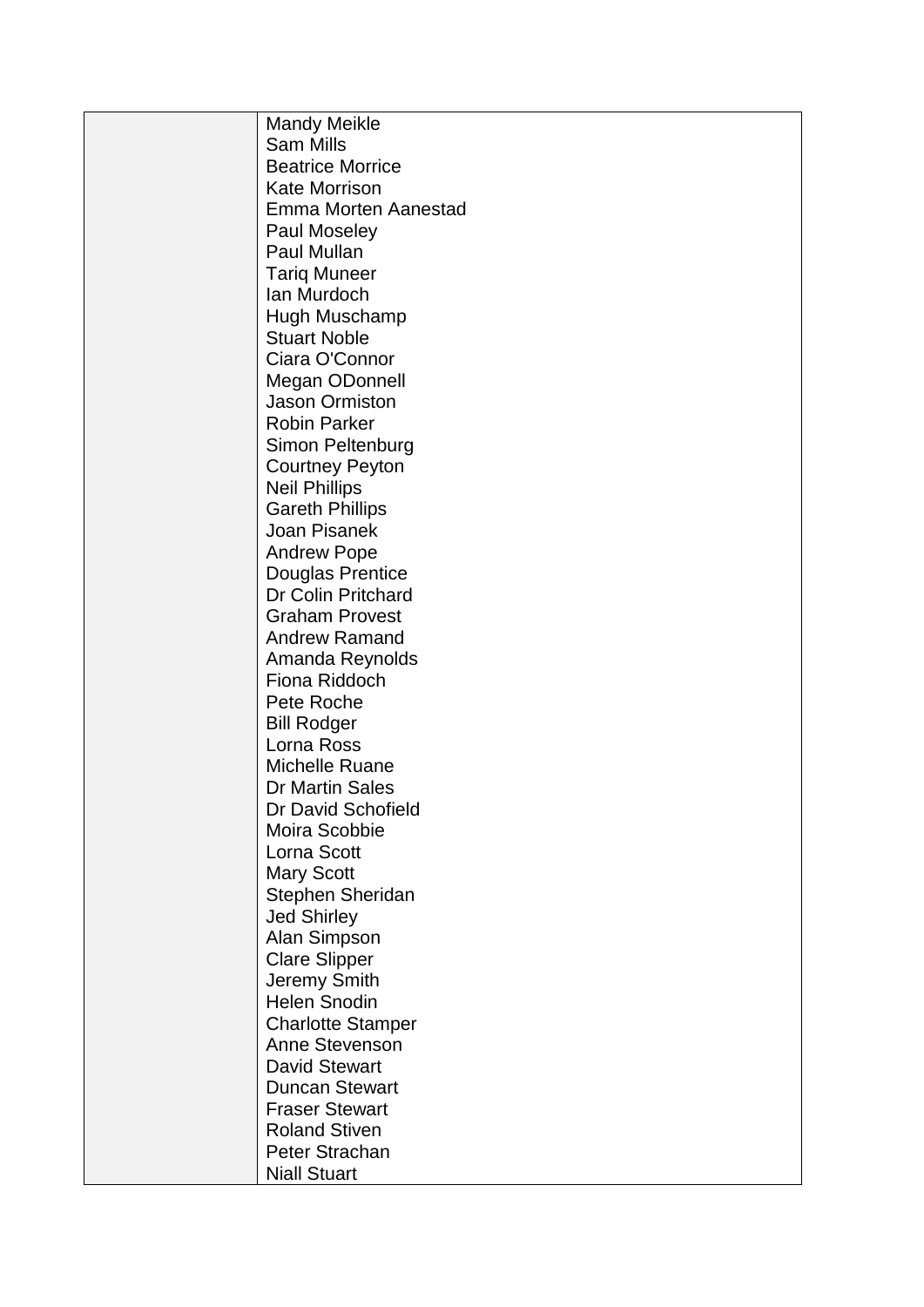|                                                                                                                                                                                                                                                                                                                                                                                             | <b>Martin Surridge</b><br><b>Will Sutton</b><br><b>Aurelie Tartaud</b><br>John Taylor<br>James Thomson<br>Mags Tingey<br><b>Adrian Todd</b><br><b>Enrique Troncoso</b><br>Faye Wade<br>Julia Wallis<br>Karen Warner<br><b>Gordon Watt</b><br>Jan Webb<br>Paul Wedgwood<br><b>Shemaiah Weekes</b><br><b>Eric Wells</b><br>Alexa White<br><b>Mark Whittet</b><br>Paul Wilkinson<br><b>Grant Wilson</b><br><b>Mark Winskel</b><br>David Wood<br>Dr Geoff Wood<br>Annette Woodham<br>Meg Wright<br>Stephen Young<br>Peter Zeniewski |  |
|---------------------------------------------------------------------------------------------------------------------------------------------------------------------------------------------------------------------------------------------------------------------------------------------------------------------------------------------------------------------------------------------|---------------------------------------------------------------------------------------------------------------------------------------------------------------------------------------------------------------------------------------------------------------------------------------------------------------------------------------------------------------------------------------------------------------------------------------------------------------------------------------------------------------------------------|--|
| Organisations                                                                                                                                                                                                                                                                                                                                                                               | <b>Energy Saving Trust; Scottish Renewables</b>                                                                                                                                                                                                                                                                                                                                                                                                                                                                                 |  |
| <b>GROUP OFFICE BEARERS</b>                                                                                                                                                                                                                                                                                                                                                                 |                                                                                                                                                                                                                                                                                                                                                                                                                                                                                                                                 |  |
| Please provide names for all office bearers. The minimum requirement is that two of<br>the office bearers are MSPs and one of these is Convener – beyond this it is a matter<br>for the Group to decide upon the office bearers it wishes to have. It is permissible to<br>have more than one individual elected to each office, for example, co-conveners or<br>multiple deputy conveners. |                                                                                                                                                                                                                                                                                                                                                                                                                                                                                                                                 |  |
| Convener                                                                                                                                                                                                                                                                                                                                                                                    | Liam McArthur MSP; Mark Ruskell MSP                                                                                                                                                                                                                                                                                                                                                                                                                                                                                             |  |
| <b>Deputy Convener</b>                                                                                                                                                                                                                                                                                                                                                                      | Claudia Beamish MSP; Alexander Burnett MSP                                                                                                                                                                                                                                                                                                                                                                                                                                                                                      |  |
| Secretary                                                                                                                                                                                                                                                                                                                                                                                   | Ben Walker, Scottish Renewables and Elaine Waterson,<br><b>Energy Saving Trust</b>                                                                                                                                                                                                                                                                                                                                                                                                                                              |  |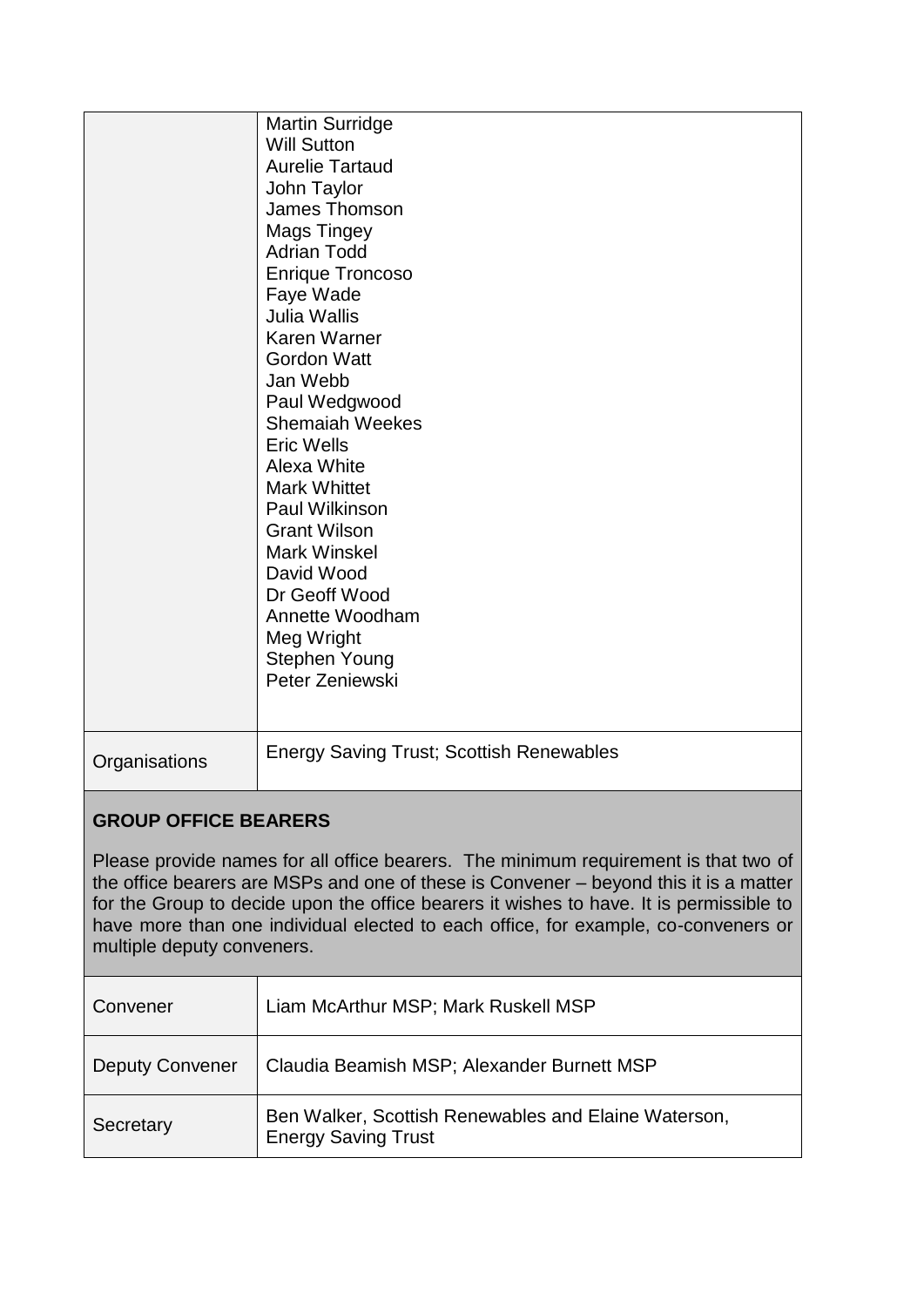## **FINANCIAL BENEFITS OR OTHER BENEFITS RECEIVED BY THE GROUP**

Please provide details of any financial or material benefit(s) received from a single source in a calendar year which has a value, either singly or cumulatively, of more than £500. This includes donations, gifts, hospitality or visits and material assistance such as secretariat support.

Details of material support should include the name of the individual providing support, the value of this support over the year, an estimate of the time spent providing this support and the name of the organisation that this individual is employed by / affiliated to in providing this support.

Groups should provide details of the date on which the benefit was received, the value of the benefit and a brief description of the benefit.

If the Group is not disclosing any financial information please tick the box to confirm that the Group has considered the support received, but concluded it totalled under the threshold for disclosure (£500).

### **03 October 2019**

Elaine Waterson (Energy Saving Trust) £555.10 for catering travel/staff time

Peter Speirs (Scottish Renewables) £134.61 for travel/staff time

### **23 January 2020**

Elaine Waterson (Energy Saving Trust) £128.40 for travel/staff time

Gareth Quinn (Scottish Renewables) £452.01 for catering travel/staff time

### **SUBSCRIPTION CHARGED BY THE GROUP**

Please provide details of the amount charged and the purpose for which the subscription is intended to be used.

## **CONVENER CONTACT DETAILS**